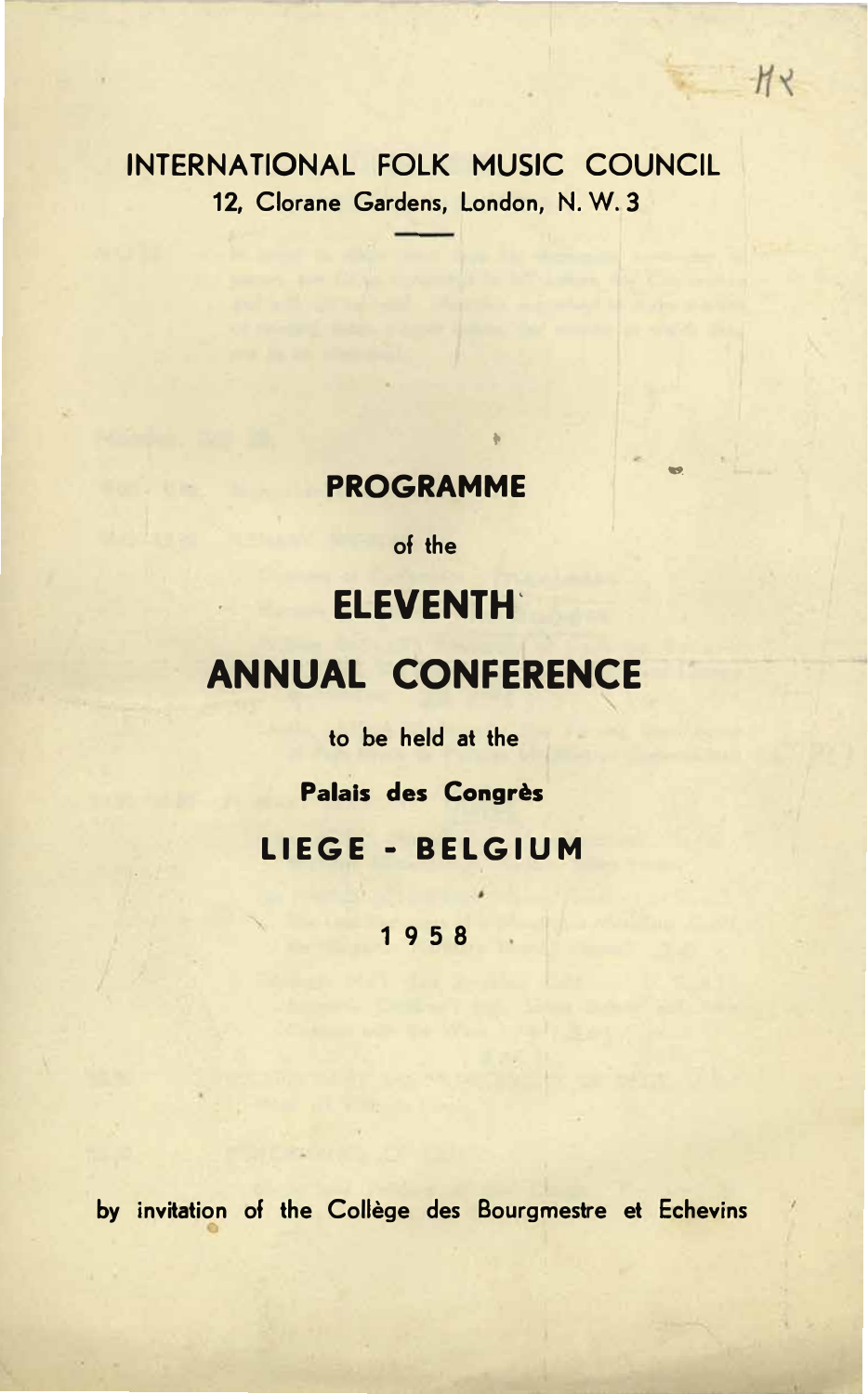# **TIMETABLE**

### (SUBJECT TO ALTERATION)

 $NOTE. -$ In order to allow more time for discussion, a number of papers are being circulated in full before the Conference and will not be read. Members are asked to make a point of reading these papers before the session at which they are to be discussed.

### Monday, July 28.

 $9.00 - 9.45$ Registration of members.

pour a mi achieve la

PLENARY SESSION:  $9.45 - 12.30$ 

18.00

 $\prime$ 

Opening of Conference. The

Election of Chairmen. 19. Au LACA

William BASCOM (University of California, Berkeley, U. S. A.): The Main Problems of Stability and Change in Tradition.  $30 (PC)$ 

Laszl& LAJTHA (Budapest) : The Varying Significance of Folk Music to Peoples of Different Communities.  $15/PC$ 

#### PLENARY SESSION: Bake  $14.30 - 16.30$

OFritz BOSE (Institut für Musikforschung, Berlin) : Western Influences in Modern Asian Music.

Eta HARICH-SCHNEIDER (Vienna Academy of Music) : The Last Remnants of a Mendicant Musicians' Guild, the Goze in Northern Honshû (Japan). 20

0 Elizabeth MAY (Los. Angeles, California, U. S..A.) : Japanese Children's Folk Songs Before and After Contact with the West. 15120

O Smith  $(802)$ RECEPTION BY THE MUNICIPALITY OF LIEGE, at the Hôtel de Ville de Liège.

20.30 PERFORMANCE OF FILMS:

> Music and Folklore of the Congo. Presented by Jean-Noël MAQUET (Brussels).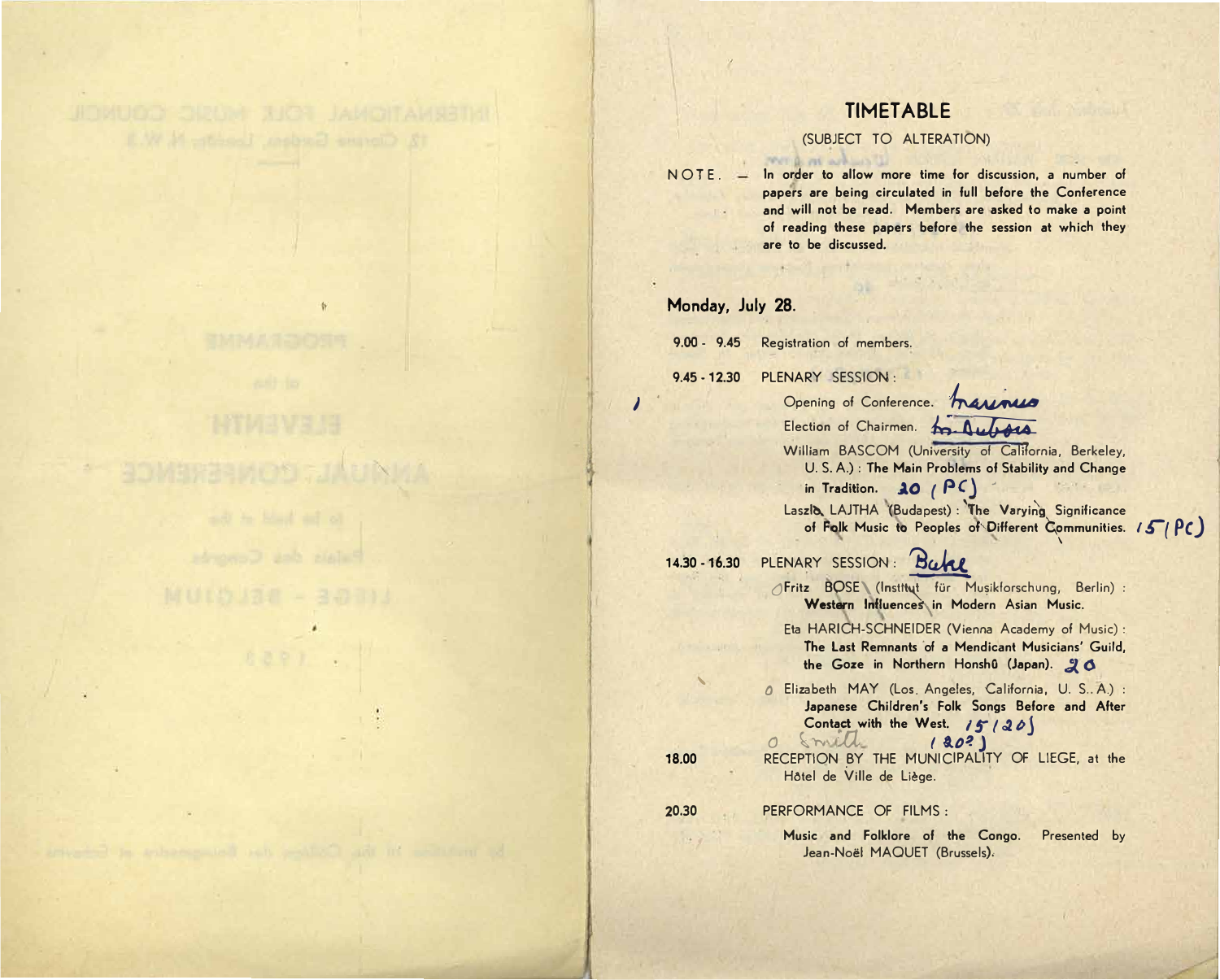Tuesday, July 29.

20.00

#### PLENARY SESSION: Wachomann  $9.30 - 12.30$

- Alan P. MERRIAM (Northwestern University, Evanston, III., U.S.A.) : Characteristics of African Music.  $15 - 20/P1$
- Jean-Noël MAQUET (Brussels) : La tradition du jodel chez certaines populations Bantoues du sud-ouest du Congo Belge. 90
- Hugh TRACEY (African Music Society and International Library of African Music, Roodepoort, Transvaal, South Africa) : African Music within its Social Setting.  $15 - 20$  /PC)
- David RYCROFT (School of Oriental and African Studies, University of London) : African Music-making in Johannesburg : African and Non-African Features.  $10$

 $14.30 - 17.00$ PLENARY SESSION and PERFORMANCE OF FILMS AND **RECORDS:** Kennedy

- Antoine E. CHERBULIEZ (University of Zürich, Switzerland) : Chants et danses des Tios et des Afos dans le Nigeria septentrional ainsi que des Bamkins, Cameroun français. (Film en couleurs et bandes sonores, avec commentaires ethnophoniques).
- Edith GERSON-KIWI (Hebrew University, Jerusalem): Women's Songs from Yemen.
- Barbara B. SMITH (University of Hawaii, Honolulu): Folk Music in Hawaii.

Leo LEVI (Jerusalem) : Gregorian and Byzantine Traditions in European Jewish Folk Tunes.

VISIT TO THE MUSEE DE LA VIE WALLONNE AND PERFORMANCE OF TRADITIONAL LIEGE MARION-NETTES.

9 \$ 30 Audio 6. Directors of P. des C

Wednesday, July 30.

 $9.30 - 12.30$ MEETING OF THE GENERAL ASSEMBLY.

SOIREE at the Salle de l'Emulation, Place du XX Août. 20.30 OLD WALLOON AND FRENCH MUSIC.

Pelosan Conero.

Thursday, July 31.

9.30-12.30 PLENARY SESSION: Wachsmann

- J. H. NKETIA (University College of Ghana) : Changing Traditions in Folk Music in Ghana. 15/PC)
- Percival R. KIRBK (Grahanstown, \South Africa): The Use of Eyropean Music Techniques by the Non-European Reoples of Southern Africa. 20
- Brother BASIL (St Theresa's Seminary, Roma, Basutoland. South Africa): A School of Music for the Africans.  $(10)$
- Tom NABETA (Uganda): The Use of Folk Music in the Art Music of Uganda : Some Practical Suggestions. 20015

14.00

#### EXCURSION TO THE OPEN AIR MUSEUM OF BOKRIJK AND PERFORMANCE OF LIMBOURG FOLK DANCES.

#### Friday, August 1.

- 9.30 12.30 SECTIONAL MEETINGS. A and B, to be held simultaneously:
	- (A) DANCE NOTATION: PRAZED
	- B Felix HOERBURGER (Institut für Musikforschung, Regensburg, Germany): Folk Dance Research and  $16 - 15$ the Need for a Uniform System of Dance Notation.
	- Albrecht KNUST (Essen-Werden, Germany) : An Introduction to Kinetography Laban (Labanotation). 60
		- Maria SZENTPAL (Hungarian Institute of Popular Education, Budapest): Kinetography in the Service of Comparative Folk Dance Ethnography.  $30$

Juana DE LABAN (Baylor University, Waco, Texas, U. S. A.): Rhythm and Tempo in Dance Notation.  $15$   $\beta c$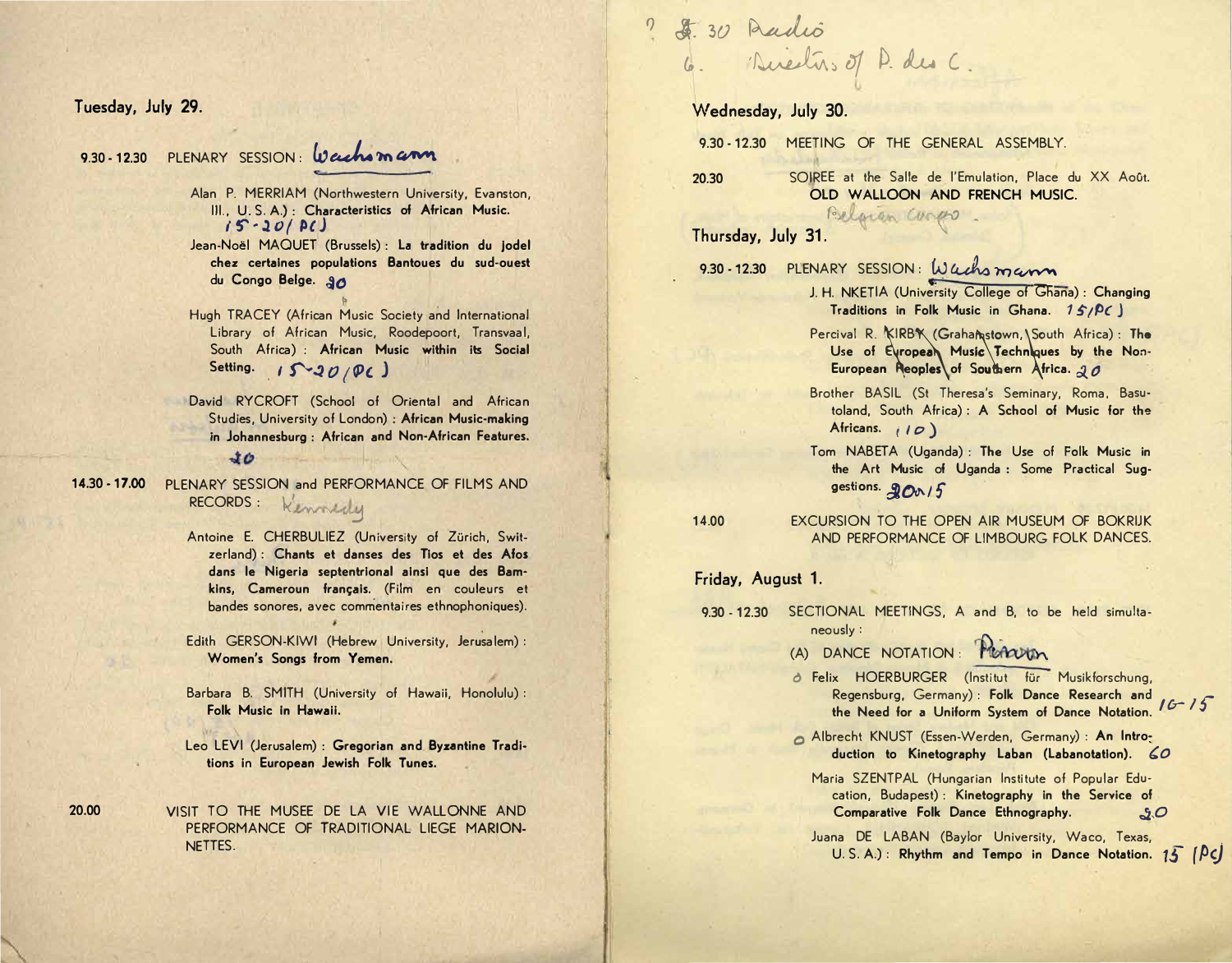Aftunoon

(B) MEETING OF THE RADIO COMMISSION : The session will include a discussion on Fol<mark>k Music</mark> Arrangements in Radio. bished that

Speakers : **found** cell 15  ${\binom{\text{Solon} \text{ MICHAELIDES (State Conservation of Music, 3}}{\text{Salonica, Greece)}}$ Salonica, Greece).

Hermann J. DAHMEN (Süddeutscher Rundfunk, Stuttgart and Deutscher Volkskunde-Verband, Germany).

Josip STOJANOVIC (Yugoslav Radiodiffusion). <sub>(</sub>PC )

Miklos GRABOCZ (Magyar Rádió és Televisió, Budapest).

A. A. MENSAH (Ghana Broadcasting Service).  $(\beta \zeta)$ 

*-*

 $\mathbf{\mathbf{I}}$ 

 $\mathcal{L}$ 

 $\mathsf{I}$ 

14.3 14.30 - 17.00 PLENARY SESSION : 1  $\overline{ }$ 

REPORTS OF SECTIONS A and B.

**19.30 - 21.30** 19.30 - 21.30 PERFORMANCE OF FILMS AND RECORDS : Say when

> Ten years of folk music collecting by the Centro Nazio-**<\$7,R FI+3R** Ub **IE8)%R =>=9\$@,R** 0\vxZcv @'J'k-JJ7 **nale Studi di Musica Popolare. Giorgio NATALETTI** (Rome).

> **Old and Modern Styles of Italian Folk Music.** Diego CARPITELLA (Centre Nazionale Studi di Musica Popolare, Rome).

**3@)2R ,\$0R 7=M3<1R 3B5,<(7\$H(7\$E,<R <R ,C:\$<NR Birch Leaf Blowing (Birkenblattblasen) In Germany.** Winfried SCHRAMMEK (Institut für Volkskunstforschung, Leipzig, Germany).

 **2,R 1=+=R 4:(37\$R "N7=>2=<,R '<),ER =/R F2,R 2=>3** The Ngodo Timbila Xylophone Dances of the Chopi Tribe. Hugh TRACEY (African Music Society and International Library of African Music, Roodepoort, Transvaal, South Africa).

# **Saturday, August 2.**

**9.30 - 12.3** 

9.30-12.30 PLENARY SESSION: Kujatin

Bruno WETTL (Bloomington, Indiana, U.S.A.): Some<br>**Aspects of Change in Primitive Music.**<br>2015/PC) Bruno WETTL (Bloomington, **\**Indiana, U. S. A.) : **Som**e Aspects of Change in Primitive Music. 2/0 / 5/p/

G. D. VAN WENGEN (National Museum of Ethnology, G. D. VAN WENGEN (National Museum of Ethnology,<br>Leyden, Netherlands) : <mark>Suriname Creole Music.</mark> )gv|\rZ vY )vrYVxVrSV - **Closing of Conference.** .4o *6 'Sidi<44,...*

14.00 14.00 **EXCURSION TO THE ARDENNES LIEGEOISES AND PER-**FORMANCE OF ARDENNES FOLK DANCES.

20.30 SOIREE at the Salle de l'Emulation, Place du XX Août. **!R R R R WALLOON FOLK SONGS AND DANCES.**

# **- Sunday, August 3.**

**20.30** 

VISIT TO BRUSSELS EXHIBITION.

A whole-day conducted visit to the Brussels Exhibition is being arranged. Members will leave Liège at 9.00 by autobus and those who wish will be able to return that evening. The will be a communal midday meal at a restaurant in the Exhibition grounds.

Entry to the Exhibition will be free, but members will be responsible for other expenses incurred, including transport (approximately 100 B. francs) and midday meal (100 B. francs including service and drinks).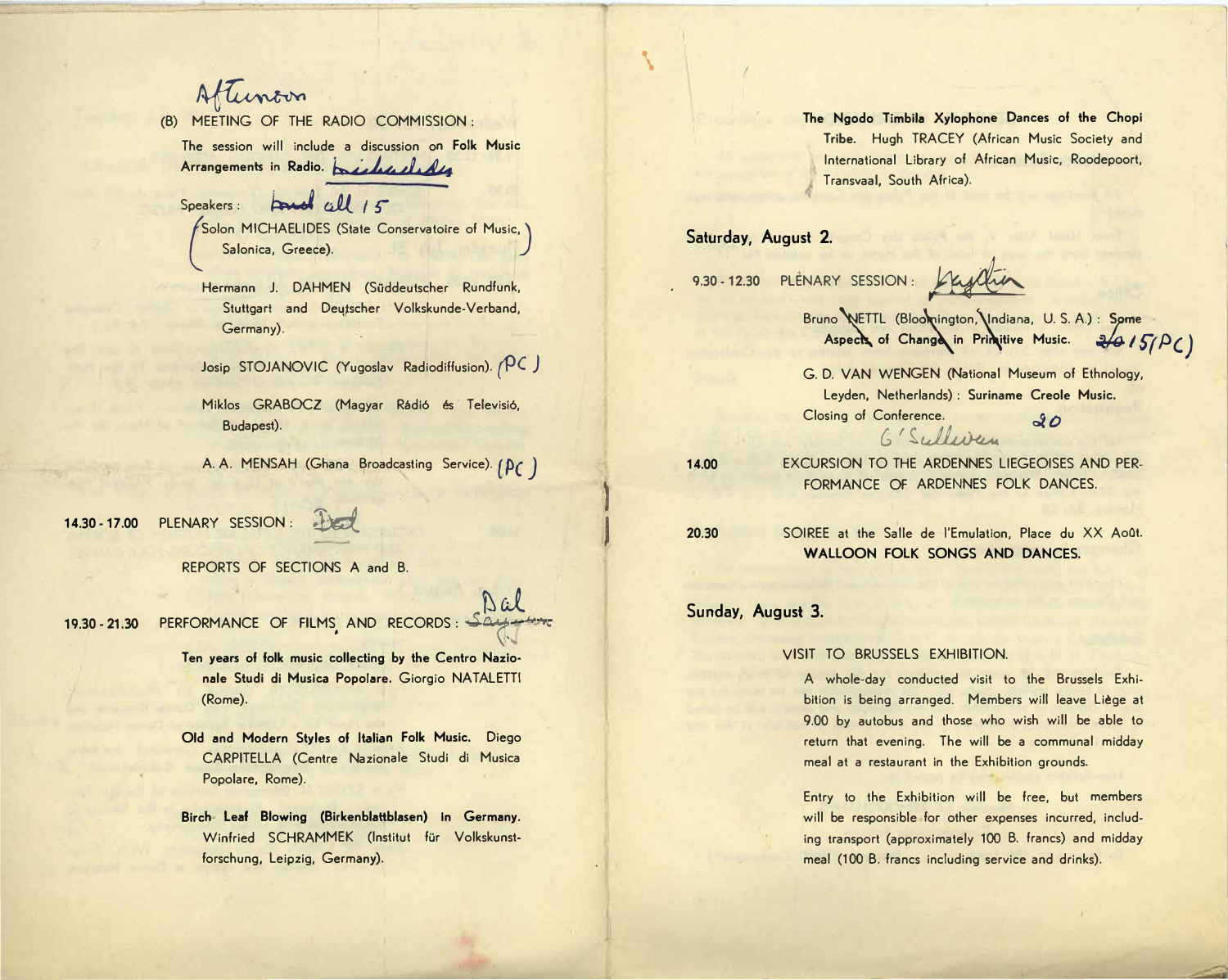# **GENERAL INFORMATION**

## Conference Sessions

All meetings will be held at the Palais des Congrès, unless otherwise stated.

From Hotel Atlas V, the Palais des Congrès can be reached by steamer from the quay in front of the Hotel, or by autobus No. 17.

# Office.

The Office is situated at the Palais des Congrès

On and after July 24, all correspondence relating to the Conference should be addressed to: Palais des Congrès, Liège.

### Registration.

For the convenience of members arriving on Sunday, July 27, a temporary office will be opened at Hotel Atlas V, from 17.00 to 18.00 and from 20.00 to 21.00. Members unable to register at these times should do so at the IFMC Office at the Palais des Congrès between 9.00 and 9.45 on Monday, July 28.

## Changes in programme.

Members are asked to look at the notice-board daily for announcements and changes in the programme.

### Exhibits.

Facilities will be given to members for the display of small exhibits such as books, leaflets, charts, etc. No responsibility can be taken for the loss or damage of any articles that are displayed and owners will be asked to make their own arrangements for the removal of exhibits at the end of the Conference

Non-dutiable articles may be posted to:

# Monsieur Ed. REMOUCHAMPS

Commission du Folklore.

En Féronstrée, 136, Liège.

(Marked, "IFMC Conference".)

# Excursions and entertainments.

All excursions and entertainments are offered free to members, with the exception of the excursion to Brussels.

Evening dress is not required.

# Hotel.

Rooms have been reserved at Hotel Atlas V, Plaine de Droixhe, 5, Liège, for all members who have applied for accommodation. Autobus No. 17 operates between the Hotel and the Gare des Guillemins, with a stop at the Palais des Congrès.

## Meals.

Breakfast (price 29 B. francs) will be served at Hotel Atlas V, either in the bedrooms or in the bar-terrace on the ground floor. Other meals can be obtained at the Palais des Congrès or at one or other of the many restaurants in the city. Light refreshments and drinks are obtainable at the two bars in Hotel Atlas V.

# Reduction in railway fares.

On presentation of their Conference membership card, members can obtain a reduction of 25 % on the cost of the return railway fare between Liège and the point of entry into Belgium on tickets issued by the following travel agencies : Wagons-Lits Cook, Lissons Lindeman, American Express. Deutsches Reisebüro G. M. B. H., Bureau de Finlande (Unionin-katu 28, Helsinki) and Osterreichisches Verkehrsbureau G. M. B. H. (1, Friedrichstrasse, Wien 7).